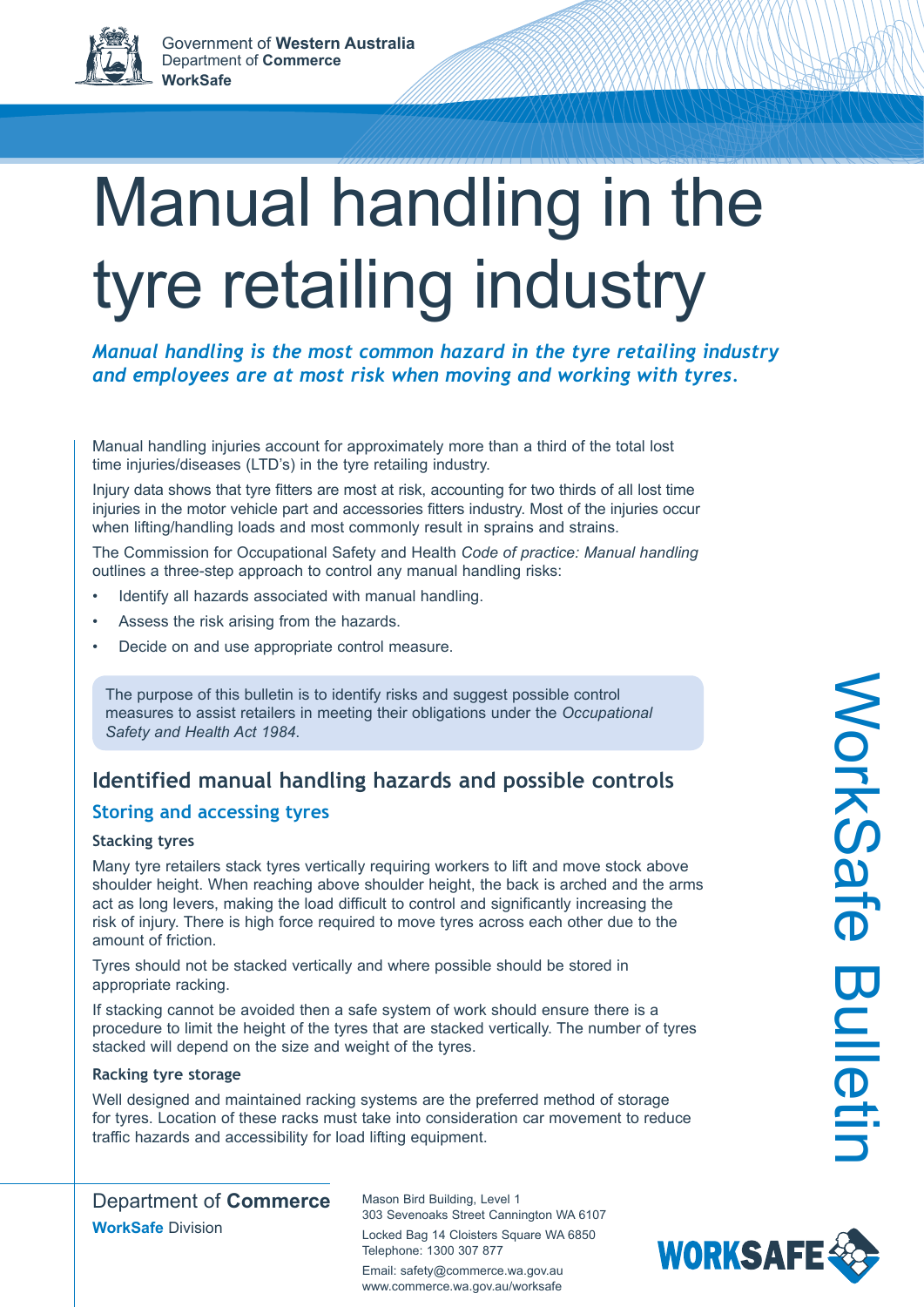To reduce the added risk from working at heights, the racking should be kept at, or below shoulder height.

If this is not practical, a safe work platform, i.e. a platform ladder, may be used and those tyres stored above shoulder height should be lighter with easier dimensions for handling.

## **Wheel balancing and tyre fitting**

The risk factors involved with wheel balancing and tyre fitting are varied. Most wheel balancing machines are at a fixed height and are not adjustable. In lifting the wheel onto the spindle of the balancer, the risk factors include twisting of the trunk, lifting from below mid-thigh height, sudden jerky movements and repetitious handling.

The best way to reduce the risk of manual handling injury is to introduce an automated system for tyre balancing and tyre fitting.

If this is not practical, a hydraulic lifter to lift wheels up from ground level to spindle height would reduce the amount of vertical lifting.



High racking system with platform ladder



Hydraulic tyre lifter retrofitted to a wheel balancer

Wherever possible, repetitive tasks, such as wheel balancing, should be limited by ensuring that there are frequent and adequate breaks from the task.

#### **Movement of tyres around the workplace**

Simple control measures to minimise the risk of injury while moving tyres around the workplace include:

- limiting the amount of double handling;
- ensuring that the distances tyres are carried are minimised;
- ensuring that clear pathways are maintained so that tyres can be rolled instead of carried; and
- using mechanical aids such as trolleys and hoists.

Where a mezzanine floor is used for storage, consider using a tyre conveyor or lift to reduce the risk of unsafe manual handling and work at heights.

Ensuring that stock can be moved around by load lifting equipment is essential. Stillages are a form of racking system designed to be moved with ease by load lifting equipment and should be considered for the movement of stock around the workplace.

 $\overline{2}$